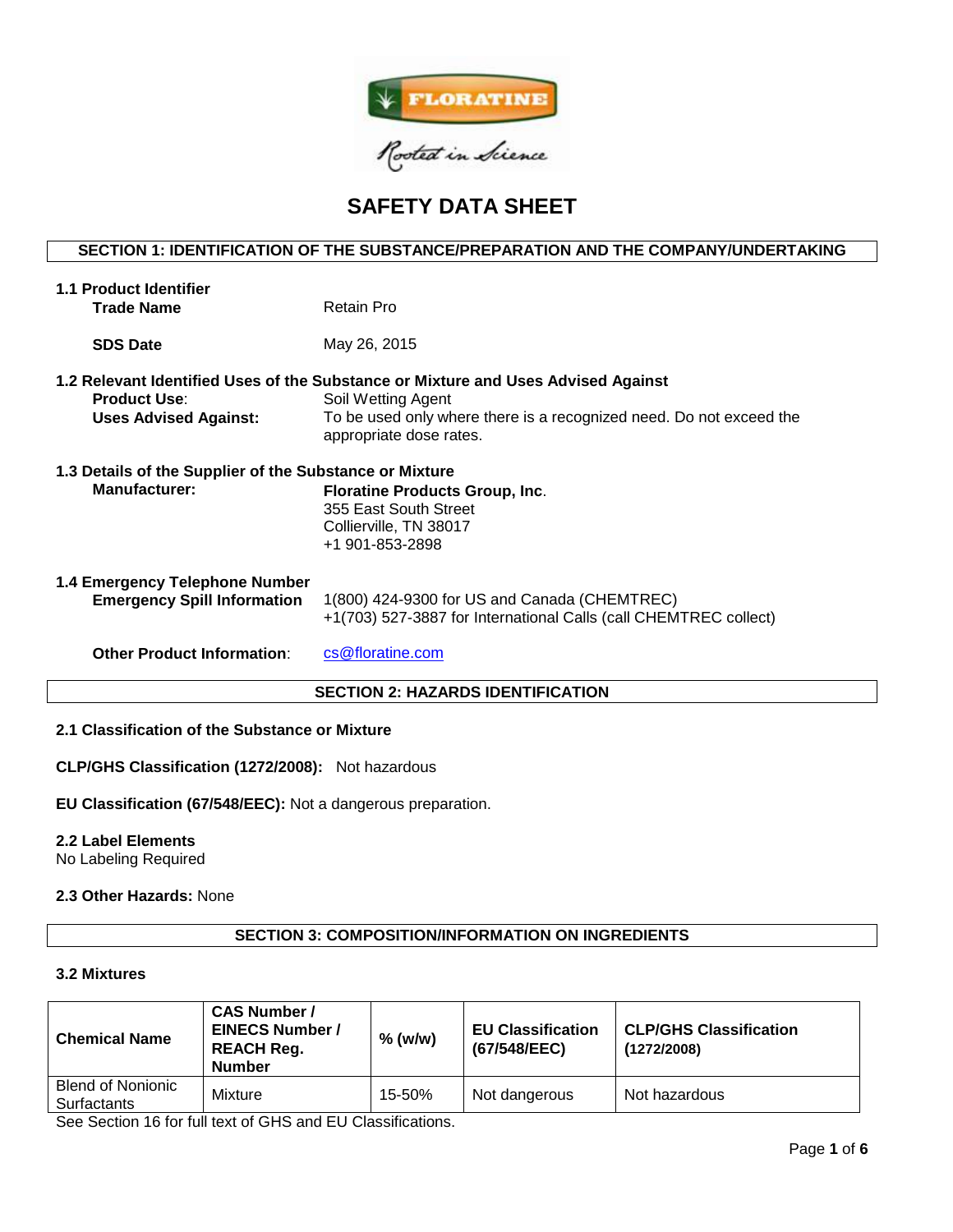# **SECTION 4: FIRST AID MEASURES**

#### **4.1 Description of First Aid Measures**

#### **First Aid**

**Eye contact:** Immediately flush eye with water for at least 15 minutes while lifting the upper and lower lids. Seek medical attention if irritation persists.

**Skin contact:** Wash with soap and water. Get medical attention if irritation develops.

**Inhalation:** Remove victim to fresh air. Get medical attention if irritation persists.

**Ingestion:** Do not induce vomiting unless directed to do so my medical personnel. If the person is alert, have them rinse their mouth with water and sip one glass of water. Call a poison center of physician for advice. Never give anything my mouth to an unconscious or drowsy person.

#### **See Section 11 for more detailed information on health effects.**

**4.2 Most Important symptoms and effects, both acute and delayed:** May cause mild eye irritation. Prolonged skin contact may cause irritation. Ingestion may cause gastrointestinal irritation with nausea and diarrhea.

**4.3 Indication of any immediate medical attention and special treatment needed**: Immediate medical attention should not be needed unless large amounts are swallowed.

# **SECTION 5: FIREFIGHTING MEASURES**

**5.1 Extinguishing Media:** Use any media that is suitable for the surrounding fire. Water can be used to cool fire exposed containers

#### **5.2 Special Hazards Arising from the Substance or Mixture Unusual Fire and Explosion Hazards:** None **Combustion Products:** Not combustible

**5.3 Advice for Fire-Fighters:** Self-contained breathing apparatus and protective clothing should be worn in fighting fires involving chemicals. Determine the need to evacuate or isolate the area according to your local emergency plan. Use water spray to keep fire exposed containers cool.

# **SECTION 6: ACCIDENTAL RELEASE MEASURES**

#### **6.1 Personal Precautions, Protective Equipment and Emergency Procedures:**

Wear appropriate protective equipment. Avoid direct contact with spilled material.

# **6.2 Environmental Precautions:**

.

Prevent entry in storm sewers and waterways. Report spill as required by local and national regulations.

#### **6.3 Methods and Material for Containment and Cleaning Up:**

Collect with an inert absorbent material and place in an appropriate container for disposal. Wash spill site with water. Contain large spills and collect as much liquid as possible into containers for use.

#### **6.4 Reference to Other Sections:**

Refer to Section 8 for personal protective equipment and Section 13 for disposal information.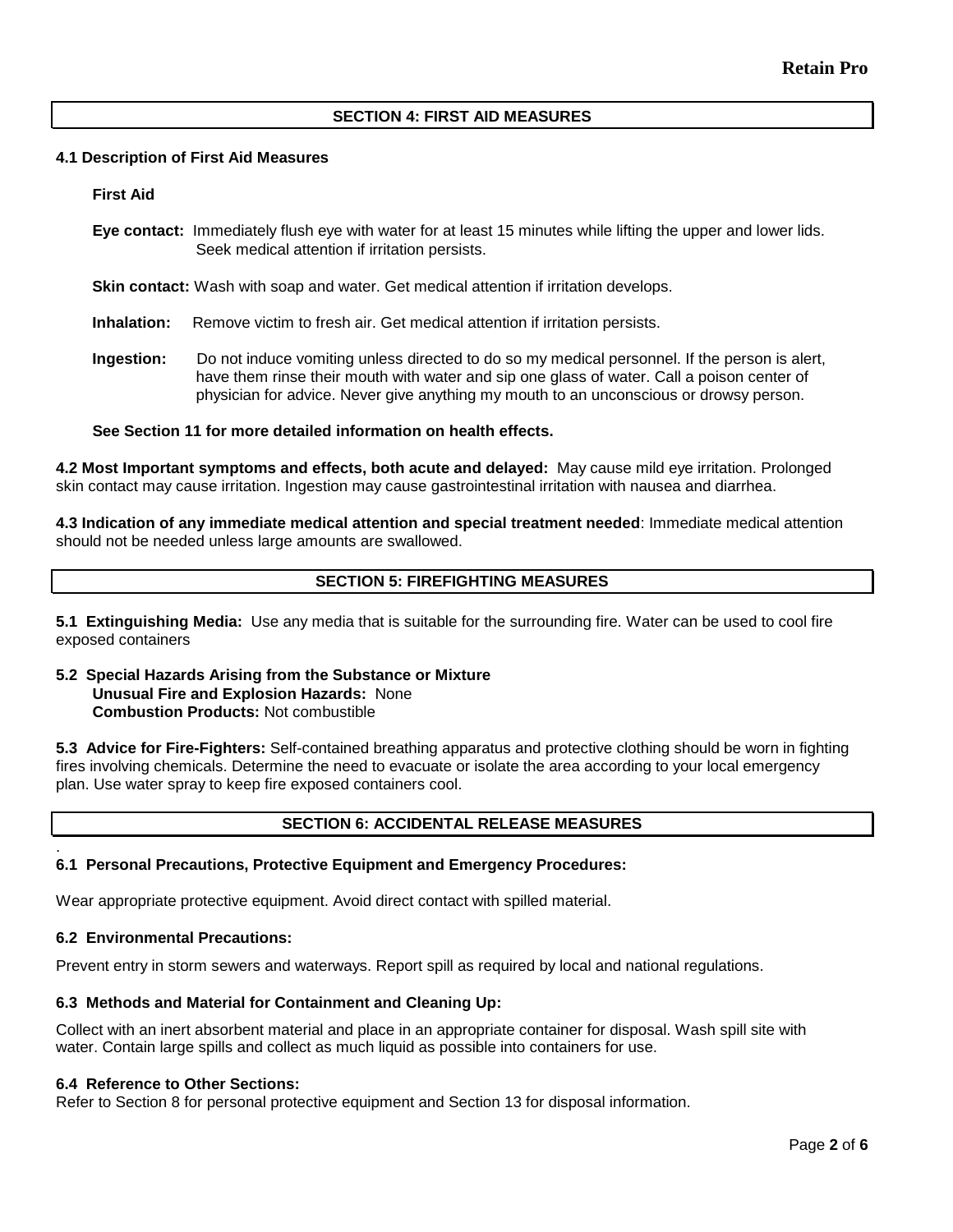# **SECTION 7: HANDLING and STORAGE**

# **7.1 Precautions for Safe Handling**:

Avoid eye and skin prolonged contact. Use with adequate ventilation. Use reasonable care in handling. Do not eat, drink or smoke while using product. Wash thoroughly with soap and water after handing.

# **7.2 Conditions for Safe Storage, Including any Incompatibilities**:

Protect containers from physical damage. Keep from freezing. Keep containers closed. Empty containers retain product residues. Follow all SDS precautions in handling empty containers. Store away from food and feed. Store away from oxidizing materials.

#### **7.3 Specific end use(s):**

**Industrial uses:** None identified **Professional uses:** Soil Wetting Agent

# **SECTION 8: EXPOSURE CONTROLS/PERSONAL PROTECTION**

| 8.1 Control Parameters:                 |                  |                  |                  |                                  |  |  |  |  |  |
|-----------------------------------------|------------------|------------------|------------------|----------------------------------|--|--|--|--|--|
| <b>Chemical Name</b>                    | US OEL           | <b>EU IOEL</b>   | UK OEL           | <b>Biological Limit</b><br>Value |  |  |  |  |  |
| <b>Blend of Nonionic</b><br>Surfactants | None Established | None Established | None Established | None Established                 |  |  |  |  |  |

#### **8.2 Exposure Controls:**

**Recommended Monitoring Procedures:** None.

**Appropriate Engineering Controls:** Good outdoor ventilation should be adequate under normal conditions.

#### **Personal Protective Measurers**

**Eye/face Protection:** Chemical goggles recommended if needed to avoid eye contact.

**Skin Protection:** Impervious clothing is recommended if needed to avoid prolonged/repeated skin contact.

**Hands:** Impervious gloves are recommended if needed to avoid prolonged/repeated skin contact.

**Respiratory Protection:** None needed under normal use conditions with adequate ventilation. If mists are irritating, an approved particulate respirator can be used. Use respirators in accordance with local and national regulations.

**Other protection:** Suitable washing facilities should be available in the work area.

#### **SECTION 9: PHYSICAL and CHEMICAL PROPERTIES**

# **9.1 Information on basic Physical and Chemical Properties**

**Appearance:** Clear to slightly yellow viscous liquid **Odor:** No odor. **Odor Threshold:** Not applicable **pH:**  $5.2$ **Melting/Freezing Point: Not available better assets a Boiling Point: 101°C<br><b>Flash Point: N**one **Boiling Point: Algebrance Brand Bate: Note Evaporation Rate: Not available Lower Flammability Limit:** None **Upper Flammability Limit:** None **Vapor Pressure:** Greater than 1 **Vapor Density(Air=1):** Not available **Relative Density:** 1.01 **Solubility:** Complete **Octanol/Water Partition Coefficient:** Not established **Autoignition Temperature:** None **Decomposition Temperature:** Not applicable **Viscosity:** Not established<br> **Oxidizing Properties:** None<br> **CXIDICAL Specific Gravity (H<sub>2</sub>O= 1):** 1 **Oxidizing Properties: None <b>Specific Gravity (H<sub>2</sub>O= 1):** 1.01<br> **Molecular Formula:** Mixture **State of Molecular Weight: Mixture Molecular Weight: Mixture**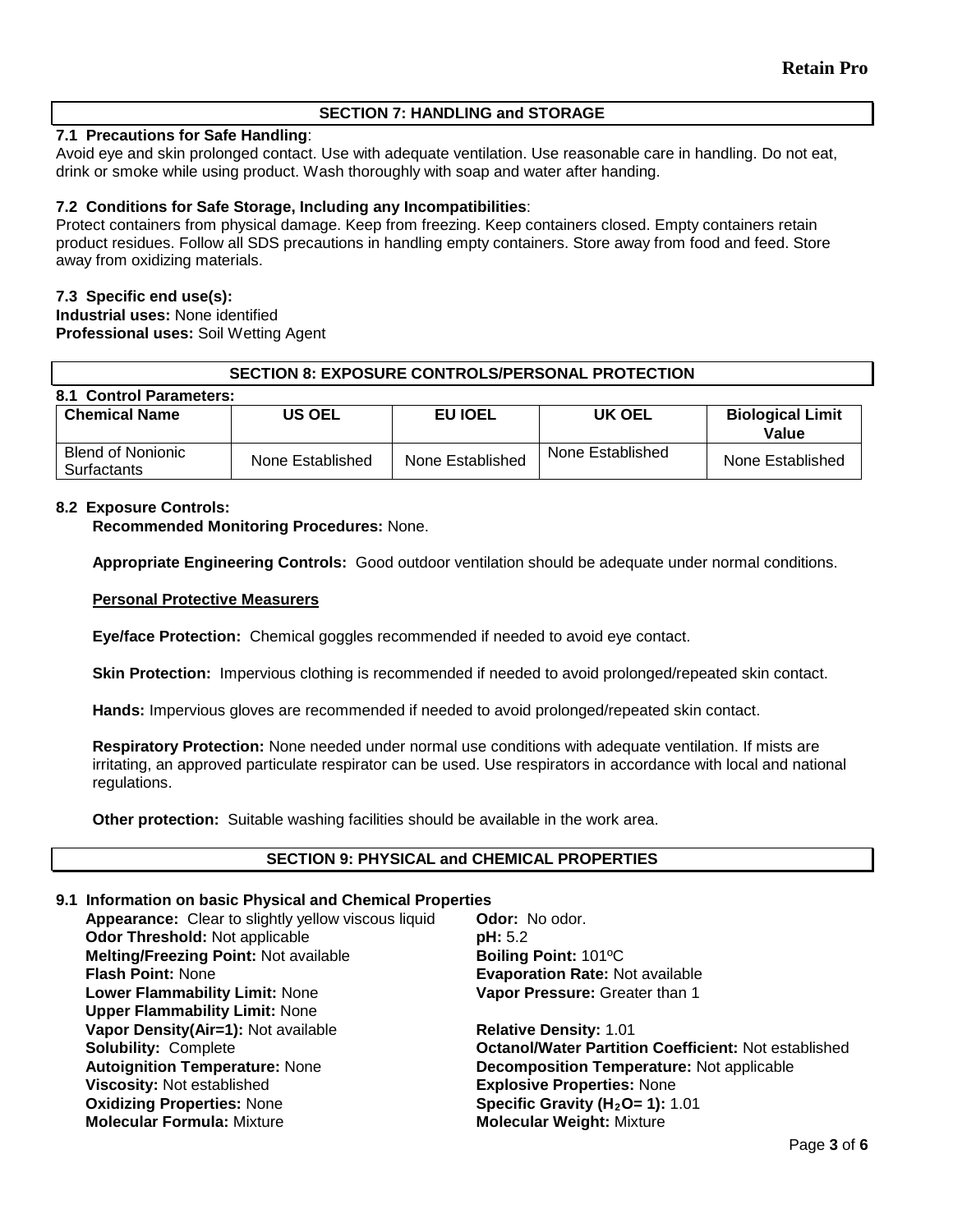# **9.2 Other Information:** None available

# **SECTION 10: STABILITY and REACTIVITY**

- **10.1 Reactivity:** Not reactive under normal conditions
- **10.2 Chemical Stability:** Stable.
- **10.3 Possibility of Hazardous Reactions:** None known.
- **10.4 Conditions to Avoid:** Avoid excessive heat and freezing.
- **10.5 Incompatible Materials:** Incompatible with oxidizing agents.

**10.6 Hazardous Decomposition Products:** Decomposition may produce carbon monoxide and carbon dioxide.

#### **SECTION 11: TOXICOLOGICAL INFORMATION**

**11.1 Information on Toxicological Effects:** 

#### **Potential Health Effects:**

- **Eye Contact:** May cause irritation with redness and tearing.
- **Skin contact:** Prolonged skin contact may cause irritation.
- **Inhalation:** Excessive inhalation of mists may cause upper respiratory tract irritation.
- . **Ingestion:** Swallowing may cause gastrointestinal effects including nausea and diarrhea
- **Acute toxicity:** No acute toxicity data available for the product.
- **Skin corrosion/irritation:** No data available. Prolonged contact may cause mild irritation.
- **Eye damage/ irritation:** No data available. May cause mild eye irritation.
- **Respiratory Irritation:** No data available. Expected to cause only temporary irritation.
- **Respiratory Sensitization:** No data available.
- **Skin Sensitization:** No data available. Not expected to cause skin sensitization.
- **Germ Cell Mutagenicity:** No data available.
- **Carcinogenicity:** No data available. None of the components of this product are listed as carcinogens by IARC or the EU Dangerous Substances Directive.
- **Reproductive Toxicity:** No data available. Not expected to cause reproductive or developmental toxicity.

#### **Specific Target Organ Toxicity**:

- Single Exposure: No data available
- Repeat Exposure: No data available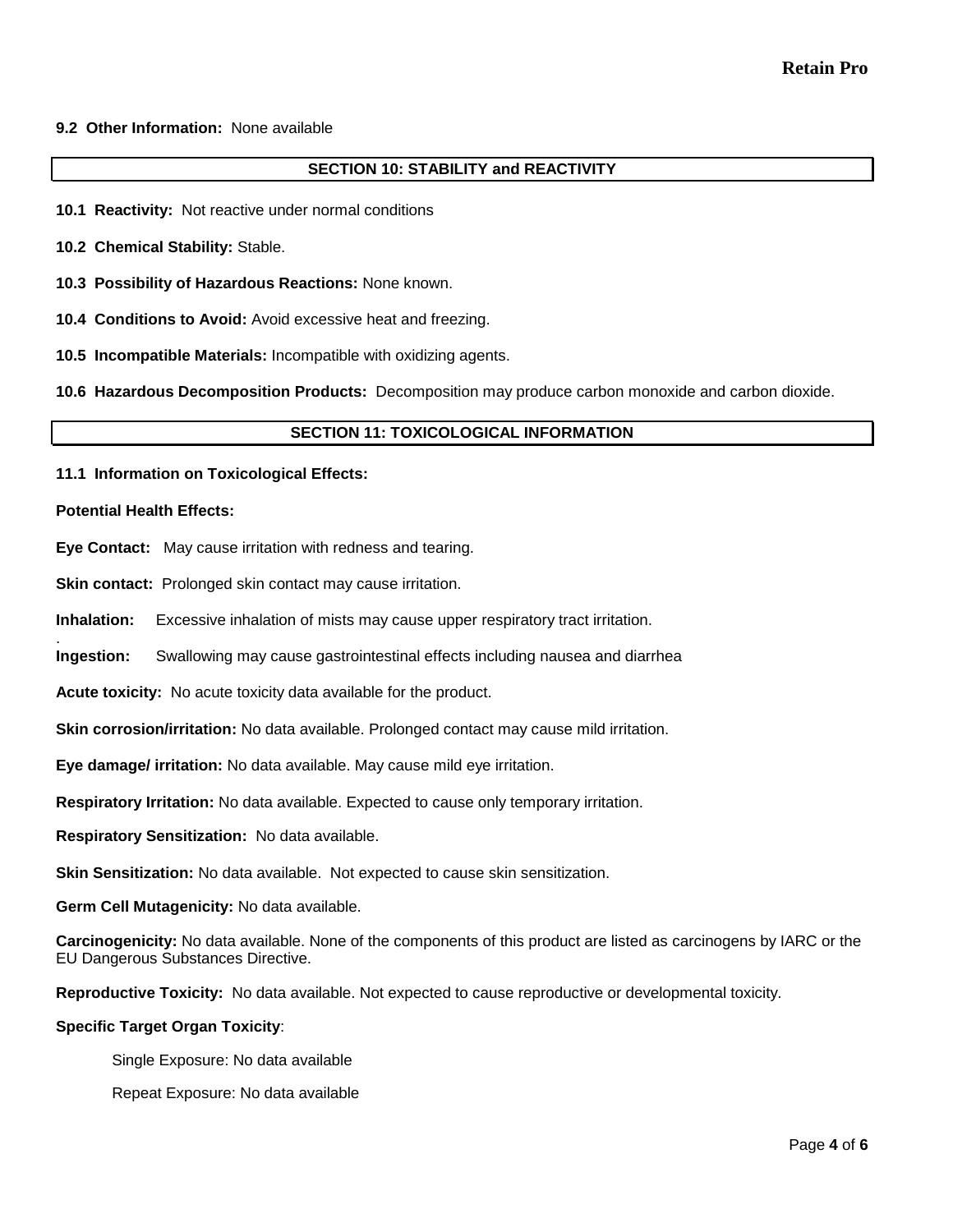# **SECTION 12: ECOLOGICAL INFORMATION**

**12.1 Toxicity:** 

No data available.

**12.2 Persistence and degradability:** No data available.

**12.3 Bioaccumulative Potential:** No data available. Not expected to be bioaccumulative.

**12.4 Mobility in Soil:** In the soil, product follows natural cycle to provide plant nutrients.

**12.5 Results of PVT and vPvB assessment:** Not required.

**12.6 Other Adverse Effects:** No data available.

# **SECTION 13: DISPOSAL CONSIDERATIONS**

#### **13.1 Waste Treatment Methods:**

Dispose in accordance with local/ and national regulations. Not considered hazardous waste according to EU regulations.

# **SECTION 14: TRANSPORTATION INFORMATION**

|                  | <b>14.1 UN</b><br><b>Number</b> | 14.2 UN Proper Shipping Name | 14.3<br>Hazard<br>Class(s) | 14.4<br>Packing<br>Group | 14.5<br>Environmental<br>Hazards |
|------------------|---------------------------------|------------------------------|----------------------------|--------------------------|----------------------------------|
| <b>US DOT</b>    | None                            | Not Regulated                |                            |                          |                                  |
| <b>IMDG</b>      | None                            | Not Regulated                |                            |                          |                                  |
| <b>IATA/ICAO</b> | None                            | Not Regulated                |                            |                          |                                  |

#### **14.6 Special Precautions for User:** None

**14.7 Transport in Bulk According to Annex III MARPOL 73/78 and the IBC Code:** Not determined.

# **SECTION 15: REGULATORY INFORMATION**

#### **15.1 Safety, Health and Environmental Regulations/Legislation Specific for the Substance or Mixture**

#### **US Regulations**

**CERCLA Section 103:** The normal application of fertilizers is exempt from CERCLA reporting. If an accidental release occurs, contact Floratine Products Group for information.

#### **SARA Hazard Category (311/312):** Not hazardous

**SARA 313:** Products used in routine agricultural operations and fertilizers held for resale by retailers is excluded from SARA 313 reporting. Contact Floratine Products Group for additional information.

**California Proposition 65:** This product contains the following substances known to the State of California to cause cancer and/or reproductive harm (birth defects): None known